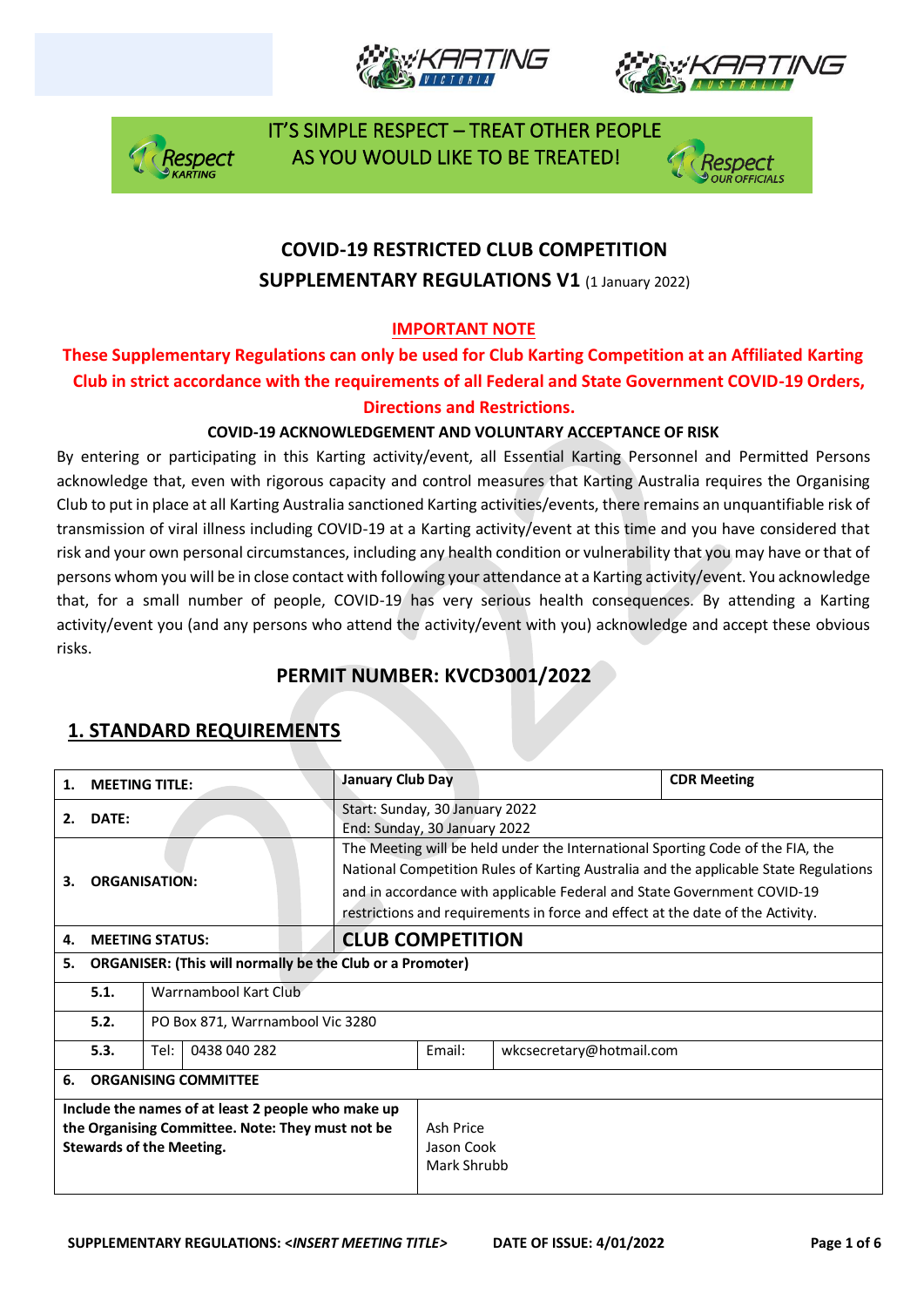







| 7. ESSENTIAL OFFICIALS (Ref: General Rules Chapter 7 Rule 4 - "Essential Officials")                                                                     |                                             |  |  |
|----------------------------------------------------------------------------------------------------------------------------------------------------------|---------------------------------------------|--|--|
| <b>Stewards of The Meeting</b><br>Note: Chief Steward Must be Grade 3 or Higher                                                                          | Russell White (Chief Steward)               |  |  |
| Clerk of the Course                                                                                                                                      | Jason Cook                                  |  |  |
| Note: Up to 35 Entries May be Grade 4 or Higher. More than 35 Entries* Must be Grade 3 or Higher<br>* See General Rules Chapter 7 Rule 4 Guidance Note 2 |                                             |  |  |
| Chief Scrutineer: May be Grade 4 or Higher                                                                                                               | Ron Shiells                                 |  |  |
| Chief Timekeeper:                                                                                                                                        | Sheron Cook                                 |  |  |
| <b>Emergency and Medical Services:</b>                                                                                                                   | Sam Newbury                                 |  |  |
| <b>OTHER OFFICIALS</b><br>8.                                                                                                                             |                                             |  |  |
| <b>Assistant Clerk Of The Course:</b>                                                                                                                    | Michael Burton<br><insert name=""></insert> |  |  |
| Starter                                                                                                                                                  | Ron Shiells                                 |  |  |
| <b>Scales Marshal</b>                                                                                                                                    | Jason Cook                                  |  |  |
| <b>Grid Marshal</b>                                                                                                                                      | Evan Crilly                                 |  |  |
| Secretary of the Meeting                                                                                                                                 | <b>Michael Burton</b>                       |  |  |
| Timekeeper                                                                                                                                               | Sheron Cook                                 |  |  |
| <b>CIRCUIT DETAILS</b><br>9.                                                                                                                             |                                             |  |  |
| <b>Circuit Name:</b>                                                                                                                                     | Warrnambool Kart Club                       |  |  |
| <b>Circuit Address:</b>                                                                                                                                  | 162 Buckley's Road Allansford               |  |  |
| <b>Track Length:</b>                                                                                                                                     | 745 Metres                                  |  |  |
| <b>Direction Of Racing:</b>                                                                                                                              | Anti Clockwise                              |  |  |
| <b>Track Density:</b>                                                                                                                                    | 32                                          |  |  |
| <b>Notice Board:</b>                                                                                                                                     | 1-Inside Canteen                            |  |  |
|                                                                                                                                                          | 2 – Outside Scale Shed                      |  |  |
| <b>Stewards Office:</b>                                                                                                                                  | Judges box                                  |  |  |
| <b>Mechanical Breakdown Lane:</b>                                                                                                                        | Will Not Be in use at this Meeting.         |  |  |
| Parc Fermé:                                                                                                                                              | Between track and pits                      |  |  |

#### **2. ADMINISTRATION**

| Anyone that holds a KA karting licence may compete at club events                                  |
|----------------------------------------------------------------------------------------------------|
| The Club must maintain a register of all permitted persons who enter the Circuit for the<br>Event. |
| The number of entries in the Event is strictly limited by Government Directions/Orders.            |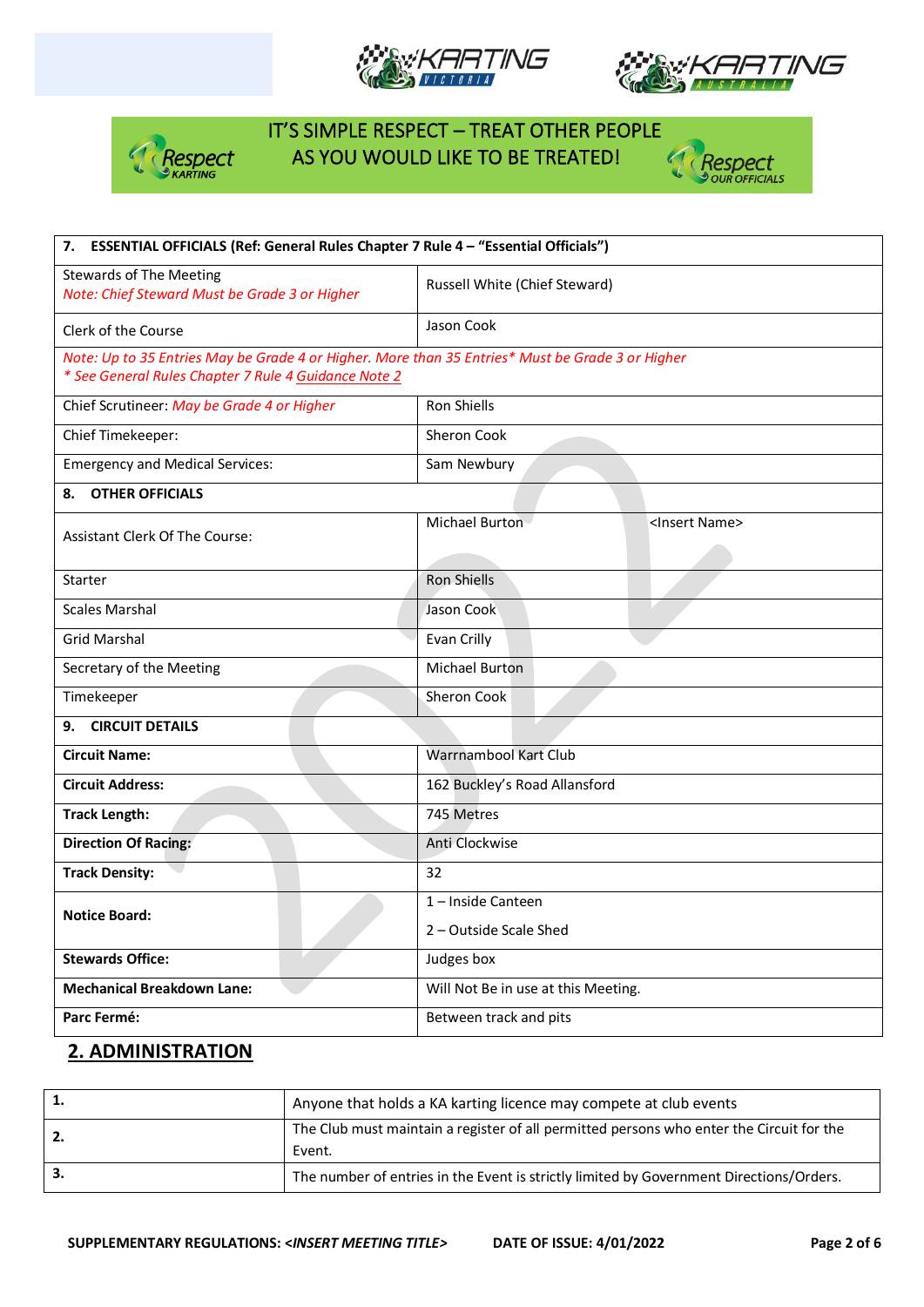







|                                                                                                                  | Pre-entry for the Event is essential. There will be NO ENTRIES ACCEPTED ON THE DAY.        |                                      |            |                                                                                                                          |  |  |
|------------------------------------------------------------------------------------------------------------------|--------------------------------------------------------------------------------------------|--------------------------------------|------------|--------------------------------------------------------------------------------------------------------------------------|--|--|
|                                                                                                                  | The Competition Groups listed below are permitted to compete at this Meeting.              |                                      |            |                                                                                                                          |  |  |
| <b>COMPETITION GROUPS</b><br>4.                                                                                  | Competition Group names as listed in the 2022 Australian Karting Manual Competition        |                                      |            |                                                                                                                          |  |  |
|                                                                                                                  |                                                                                            | Rules Chapter 5 Rule 7 must be used. |            |                                                                                                                          |  |  |
|                                                                                                                  |                                                                                            |                                      |            | See the Important Notes for Clubs About 4SS Racing (Class Rules, Chapter 20)                                             |  |  |
| <b>Competition Group</b>                                                                                         | <b>Eligible Classes for each Competition Group</b>                                         |                                      |            |                                                                                                                          |  |  |
| Cadet                                                                                                            | Cadet 9<br>Cadet 12                                                                        |                                      | Cadet 4SS  | <b>NOTE: Cadet 9 and Cadet 4SS MUST be</b><br>arranged behind Cadet 12.                                                  |  |  |
| <b>Junior (Lower Performance)</b>                                                                                | KA4                                                                                        | 4SS Junior                           | Yamaha     |                                                                                                                          |  |  |
| <b>Junior (Higher Performance)</b>                                                                               | KA3                                                                                        | KA <sub>2</sub>                      | Junior Max | Junior Performance                                                                                                       |  |  |
|                                                                                                                  |                                                                                            | 4SS                                  |            |                                                                                                                          |  |  |
| <b>Senior 4 Stroke</b>                                                                                           | 4SS Senior                                                                                 | Supermaxx                            |            |                                                                                                                          |  |  |
| <b>Senior (Lower Performance)</b>                                                                                | KA4                                                                                        | KA3                                  | Yamaha     | TaG 125 Restricted                                                                                                       |  |  |
| <b>Senior TaG</b>                                                                                                | <b>TaG 125</b>                                                                             | X30                                  |            |                                                                                                                          |  |  |
| <b>Open Performance</b>                                                                                          | KZ <sub>2</sub>                                                                            | DD <sub>2</sub>                      | Gearbox    | Open Performance                                                                                                         |  |  |
| $\bullet$                                                                                                        |                                                                                            |                                      |            | Should any Competition Group reach 80% of the Track Density, the Classes in that Competition Group may be split into two |  |  |
| (2) groups.                                                                                                      |                                                                                            |                                      |            |                                                                                                                          |  |  |
| <b>ENTRIES</b><br>5.                                                                                             |                                                                                            |                                      |            |                                                                                                                          |  |  |
| 2.1 ENTRIES OPEN:                                                                                                | 11:59 1/12/2021                                                                            |                                      |            |                                                                                                                          |  |  |
|                                                                                                                  | A minimum of one (1) day prior to the commencement of the Meeting 11:59 28/01/2022 NO LATE |                                      |            |                                                                                                                          |  |  |
| 2.2 ENTRIES CLOSE:                                                                                               | <b>ENTRIES ACCEPTED.</b>                                                                   |                                      |            |                                                                                                                          |  |  |
| 2.4 ENTRIES CLOSE:                                                                                               | 11:59 28/01/2022                                                                           |                                      |            |                                                                                                                          |  |  |
| <b>ENTRY FEE</b><br>6.                                                                                           |                                                                                            |                                      |            |                                                                                                                          |  |  |
| 3.1 The Entry Fee for each Competition Group at this Meeting including GST including the TDF levy is as follows: |                                                                                            |                                      |            |                                                                                                                          |  |  |
| <b>Competition Group Name</b>                                                                                    |                                                                                            | <b>Entry Fee</b>                     |            |                                                                                                                          |  |  |
| All Groups                                                                                                       |                                                                                            | \$25                                 |            |                                                                                                                          |  |  |
| <b>Cadet and Junior Groups</b>                                                                                   |                                                                                            | \$ <insert entry="" fee=""></insert> |            |                                                                                                                          |  |  |
| Senior Groups                                                                                                    |                                                                                            | \$ <insert entry="" fee=""></insert> |            |                                                                                                                          |  |  |
| Second or Third Groups Entered                                                                                   |                                                                                            | \$ <insert entry="" fee=""></insert> |            |                                                                                                                          |  |  |
| <b>ENTRY PROCEDURE</b><br>7.                                                                                     |                                                                                            |                                      |            |                                                                                                                          |  |  |
| 4.1 Each Entry for this Meeting must be made using the CMS as follows:                                           |                                                                                            |                                      |            |                                                                                                                          |  |  |
| Log on to your driver information via http://www.karting.net.au/                                                 |                                                                                            |                                      |            |                                                                                                                          |  |  |

- Click on the licence and entries icon (top centre of the screen)
- Click on the "Enter a Race Meeting" icon
- Enter your log on details
- Under 'My Details' functions, choose 'Pre Enter Race Meeting'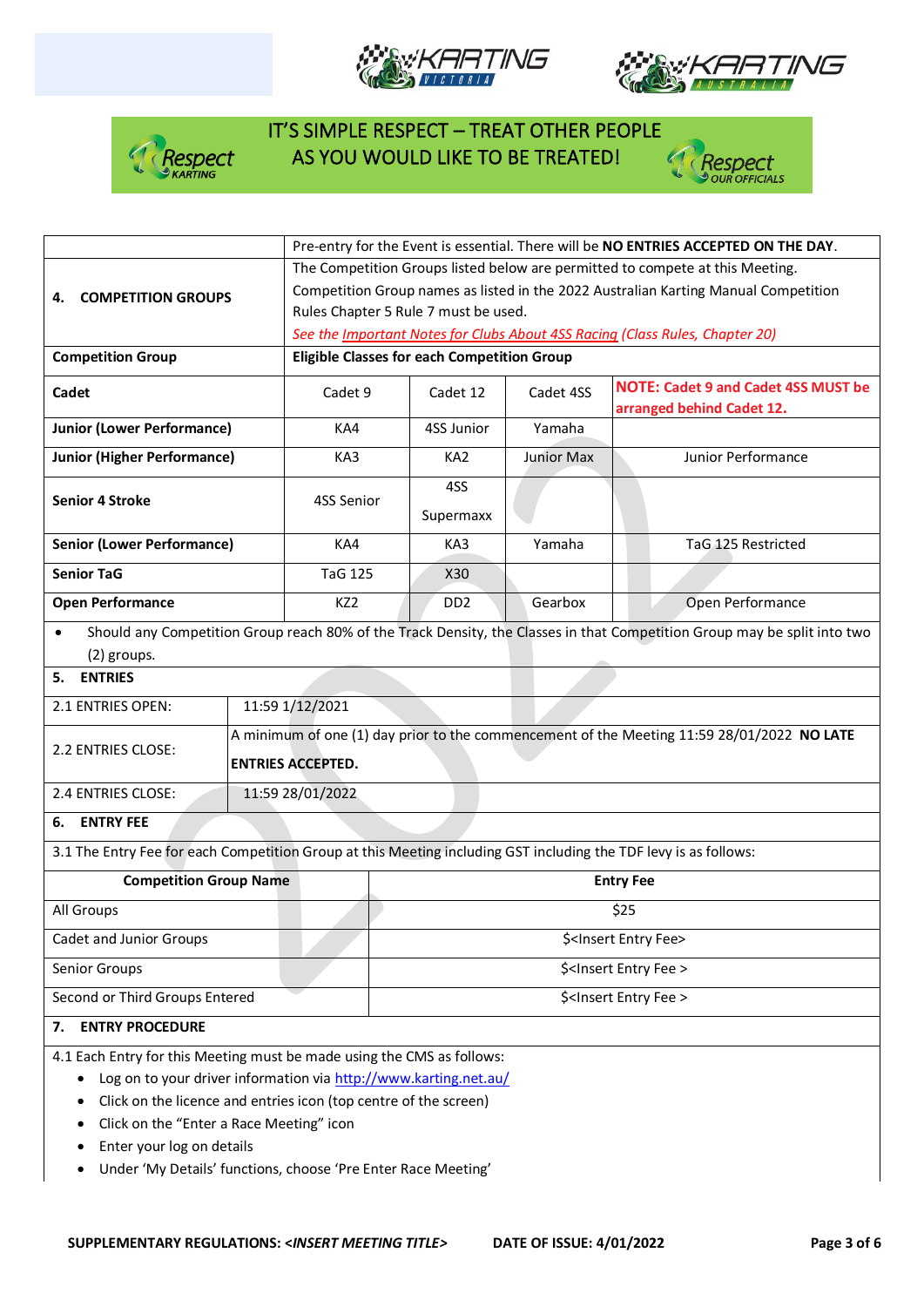







- Choose the State in which the Meeting is being held
- Choose the Club who is the Organiser of the Meeting
- 4.2 Payment of the Entry Fee can be made as follows:

Credit card Payments can be made via CMS using SecurePay ONLY

#### **8. MINIMUM ENTRIES**

5.1 6 is the minimum number of pre-entries which must be received for each Competition Group.

5.2 If insufficient entries are received for a Competition Group to form in its own right, the Competition Group must be consolidated in accordance with the Competition Rules Chapter 1 – Rule 9.

#### **9. BRING A MATE SESSION**

6.1 A "Bring a Mate" session Will Not be conducted at this Meeting.

**10. TEAMS COMPETITION**

7.1 Teams Competition Will Not be conducted at this Meeting.

### **3. SPECIFIC COVID-19 RESTRICTION AND MITIGATION REQUIREMENTS**

**COVIDSafe ACTION PLAN** (When required at law) The Club has completed a COVIDSafe Action Plan and submitted it to the relevant State Government Department. All actions identified as being required to be done to create a COVIDSafe Event and Club facility must be carried out prior to and during the Event. **1. PERMITTED AND NON-PERMITTED PERSONS 1.1. No person who has symptoms consistent with COVID-19 (this includes any fever, respiratory symptoms, shortness of breath, sore throat, cough, lack of smell or fatigue) is permitted to attend the Circuit or participate in the Event. 1.2. Any person who starts to feel unwell or to exhibit symptoms of COVID-19 during the Event must immediately avoid contact with all persons at the Circuit and MUST IMMEDIATELY LEAVE the Circuit. 2.** Note – The number chosen in 2.1 must not exceed the maximum number of people permitted to gather under State Public Health Authority Orders/Directions/Regulations. **SOCIAL DISTANCING AND DENSITY REQUIRMENTS 2.1.** Essential Karting Personnel and Permitted Persons are not permitted to gather in groups greater than Choose a number while in attendance at the Event. (Delete if no limit on Group size by the State Government required) **2.2.** Government prescribed Social Distancing measures must always be observed. **2.3.** The use by Permitted Persons of any indoor facilities is strictly limited by the Density Quotient of the room as included in the Club's COVIDSafe Action Plan. **2.4.** Food service provided at the Event must fully comply with all State Public Health Authority Orders/Directions/Regulations. • Hand Hygiene must be available at all food service outlets. • Regular cleaning in accordance with the Club's COVIDSafe Action Plan MUST be carried out throughout the Event. **3. Check In Requirements 3.1 All Attendees MUST complete and submit the Karting Australia COVID-19 Declaration, or the compulsory State Government issued QR Code Check-In** *(delete which is not relevant)* **upon arrival at the venue if required by the State or Federal Government.**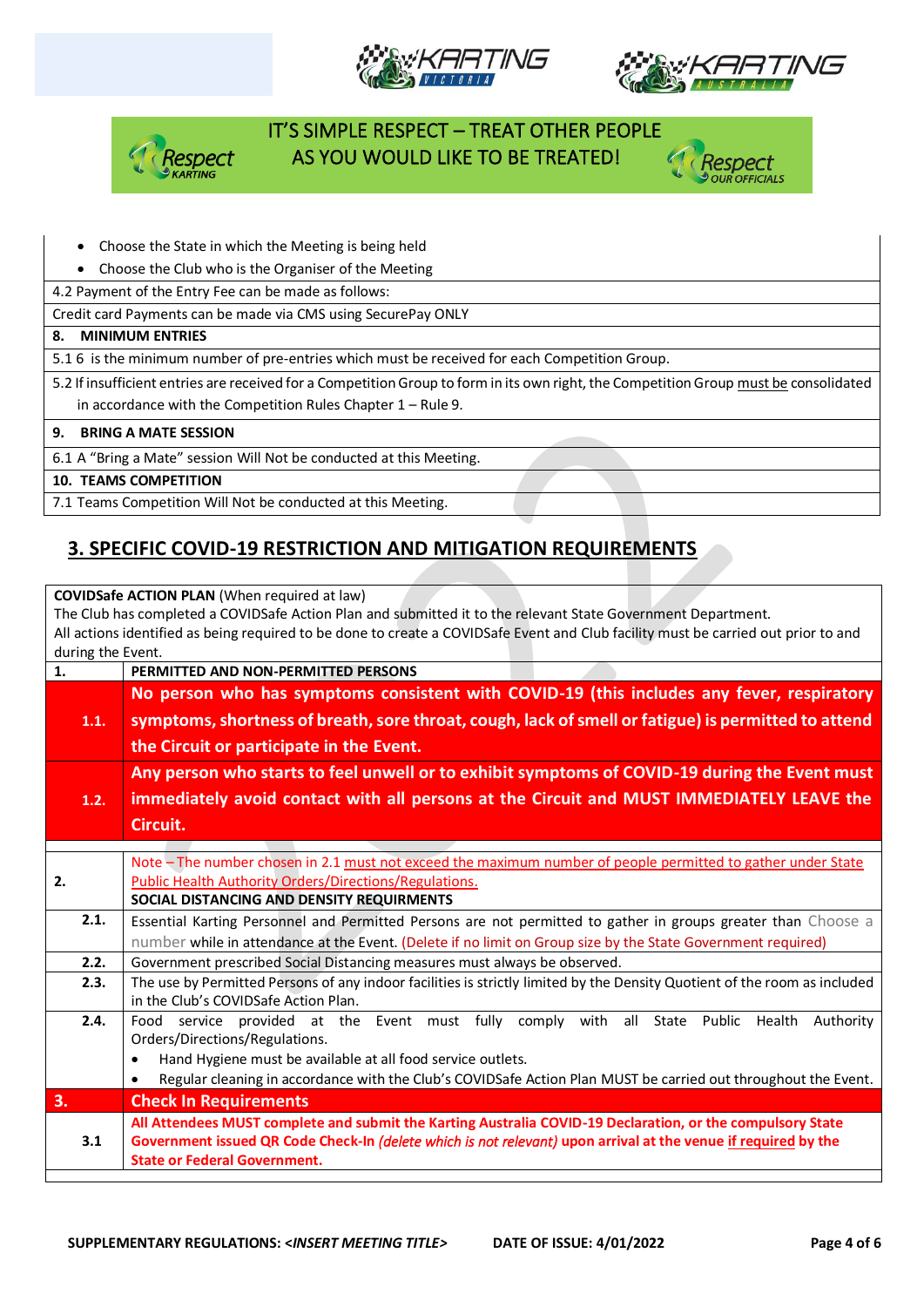







| 4.  | HYGIENE FACILITIES - TOILET/WASHROOM FACILITIES and HAND SANITISER                                                                                                                                                                                                                               |
|-----|--------------------------------------------------------------------------------------------------------------------------------------------------------------------------------------------------------------------------------------------------------------------------------------------------|
| 4.1 | The Club is required to provide facilities to ensure general and sensible hygiene practices are maintained.                                                                                                                                                                                      |
| 4.2 | Toilet and washroom facilities at the Circuit must be open and available for use.                                                                                                                                                                                                                |
| 4.3 | Washroom facilities must be properly equipped with liquid soap, running water and either air hand driers or paper<br>towels.<br>The toilets and washroom facilities must be cleaned at least once during the day or as otherwise required in<br>accordance with the Club's COVIDSafe Action Plan |
| 4.4 | It is strongly recommended that Essential Karting Personnel and Permitted Persons bring their own supply of hand<br>sanitiser for use in accordance with government recommendations in addition to hand sanitiser that is supplied by the<br>Club.                                               |

### **4. COMPETITION**

| <b>FORMAT OF RACING - CLUB COMPETITION GROUPS</b><br>1. |                                                                                                                     |                                                                                                              |                                                                                                   |    |        |    |  |
|---------------------------------------------------------|---------------------------------------------------------------------------------------------------------------------|--------------------------------------------------------------------------------------------------------------|---------------------------------------------------------------------------------------------------|----|--------|----|--|
| 1.1                                                     | <b>Practice</b>                                                                                                     | 3 Practice session/s of 6 minutes will be held.                                                              |                                                                                                   |    |        |    |  |
| $1.2$                                                   | Qualifying                                                                                                          | There Will Not be Timed Qualifying at this Event.                                                            |                                                                                                   |    |        |    |  |
|                                                         |                                                                                                                     | If Timed Qualifying occurs (Order of Karts on the grid must be random - no high/low numbers)                 |                                                                                                   |    |        |    |  |
| 1.3                                                     | <b>Heats &amp; Final</b>                                                                                            |                                                                                                              | The system of gridding will be in accordance with State Regulations - Club Competition Format No. |    |        |    |  |
| <b>DISTANCES</b><br>2.                                  |                                                                                                                     |                                                                                                              |                                                                                                   |    |        |    |  |
| Heat 1                                                  |                                                                                                                     | 10                                                                                                           | Heat 2                                                                                            | 10 | Heat 3 | 10 |  |
|                                                         |                                                                                                                     | Click here to                                                                                                | <b>Final</b>                                                                                      | 12 |        |    |  |
|                                                         |                                                                                                                     | enter text.                                                                                                  |                                                                                                   |    |        |    |  |
| 3.                                                      | <b>ACCESS TO CIRCUIT</b>                                                                                            |                                                                                                              |                                                                                                   |    |        |    |  |
| 3.1                                                     |                                                                                                                     | Competitors will be permitted to enter the Circuit from 9am on 30/01/2022                                    |                                                                                                   |    |        |    |  |
| 4.                                                      | <b>DRIVERS BRIEFING</b>                                                                                             |                                                                                                              |                                                                                                   |    |        |    |  |
| 4.1                                                     |                                                                                                                     | Drivers Briefing notes will be advised in an electronic format OR over the PA system to all Competitors. Any |                                                                                                   |    |        |    |  |
|                                                         | questions should be directed to the Chief Steward prior to the start of Competition.                                |                                                                                                              |                                                                                                   |    |        |    |  |
| <b>SCRUTINEERING</b><br>5.                              |                                                                                                                     |                                                                                                              |                                                                                                   |    |        |    |  |
| 5.1                                                     | All Competitors will be required to complete an electronic Scrutineering Form (Insert the link to the Scrutineering |                                                                                                              |                                                                                                   |    |        |    |  |
|                                                         | Form provided by KA) via a URL provided to them by the Host Club.                                                   |                                                                                                              |                                                                                                   |    |        |    |  |
| 5.2                                                     | This form will be submitted to the Race Secretary in an electronic format.                                          |                                                                                                              |                                                                                                   |    |        |    |  |
| <b>FUEL</b><br>6.                                       |                                                                                                                     |                                                                                                              |                                                                                                   |    |        |    |  |
| 6.1                                                     | PULP and E10 PULP are the only fuels permitted to be used at this Meeting.                                          |                                                                                                              |                                                                                                   |    |        |    |  |
| 6.2                                                     | Control Fuel Will Not be used at this Meeting.                                                                      |                                                                                                              |                                                                                                   |    |        |    |  |
| <b>TIMETABLE</b><br>7.                                  |                                                                                                                     |                                                                                                              |                                                                                                   |    |        |    |  |
| 7.1                                                     | Sunday 30/01/2022                                                                                                   |                                                                                                              |                                                                                                   |    |        |    |  |